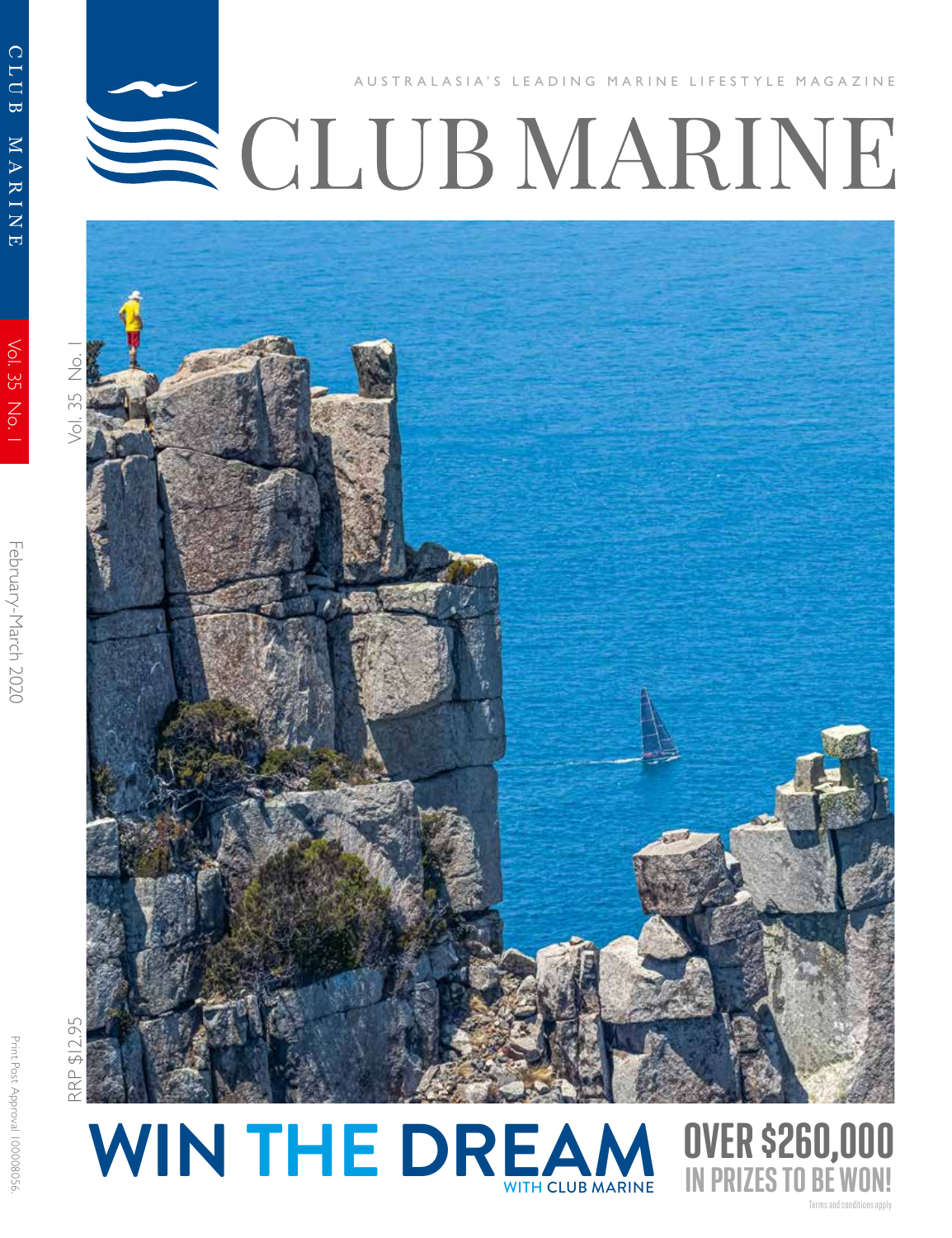Suzuki showcases its large range of DF portable outboards.

By Chris Beattie



**O**utboard engine technology has come along in<br> **O** giant leaps and bounds over the past decade of  $\bigcup$  giant leaps and bounds over the past decade or so with such innovations as direct injection, use of lighter weight designs and composite components, more power from smaller engines, less internal friction, quieter running and other neat tricks. Mostly though, the limelight has been hogged by the larger displacement categories, which has meant that the smaller capacity engines and configurations have been a little overshadowed. So I was interested recently when Suzuki invited me to learn more about its large and varied range of DF portable outboards.

The venue was the Gold Coast's watery playground, the Broadwater, and for a little authenticity and relevance we decided to trial the range in the gentle waters off Wavebreak Island. Since one of the most common portable outboard applications is powering tenders stowed on larger craft, Highfield Boats provided a selection of its smaller range of rigid inflatables. Suzuki has a quite extensive range of

portables, our selection on the day running from the smallest engine, the 2.5hp single-cylinder, up to the 30hp three-cylinder powerplant. In between are 4, 5, 6, 8, 9.9, 15, 20 and 25hp models.

Engines are basically distinguished by their power outputs, sizes, weights, and starting and steering systems.

For simplicity and weight reduction, Suzuki portables up to 15hp do not have batteries – from 15hp up electric start is optional – so



manual start it is, which certainly didn't present any problems on the day. The larger portables also boast Suzuki's Lean Burn fuel management system, which constantly monitors engine load to deliver exactly the right amount of fuel for any given situation. It's a proven system that Suzuki claims optimises fuel consumption and is employed across the full range of the company's larger outboard engines. Below 15hp, all engines rely on traditional carburettors for fuel delivery.

All DF portables employ multifunction tillersteering as standard, with a couple of variations in their applications. The 15hp and up models incorporate the reverse/neutral/forward shifter on the tiller, while the smaller units have a small lever mounted within easy reach on the engine. A conventional twist-grip throttle controls engine rpm on all models.

Engine trim in the non-electric start versions we sampled on the day is a mechanical process involving selecting pre-set positions on a drilled bracket and is simply a matter of experimenting with each application depending on load and sea conditions.

Being portables, of course, all are designed to be removed and stowed when not in use and rely on simple screw clamps when it comes to mounting to transoms. The smaller engines run from just 13kg for the 2.5hp baby of the family, up to 64kg for the 30, so the bigger they get the more muscle they need when it comes to installation and removal. It's worth noting that the 6hp is the lightest in its class, according to Suzuki.